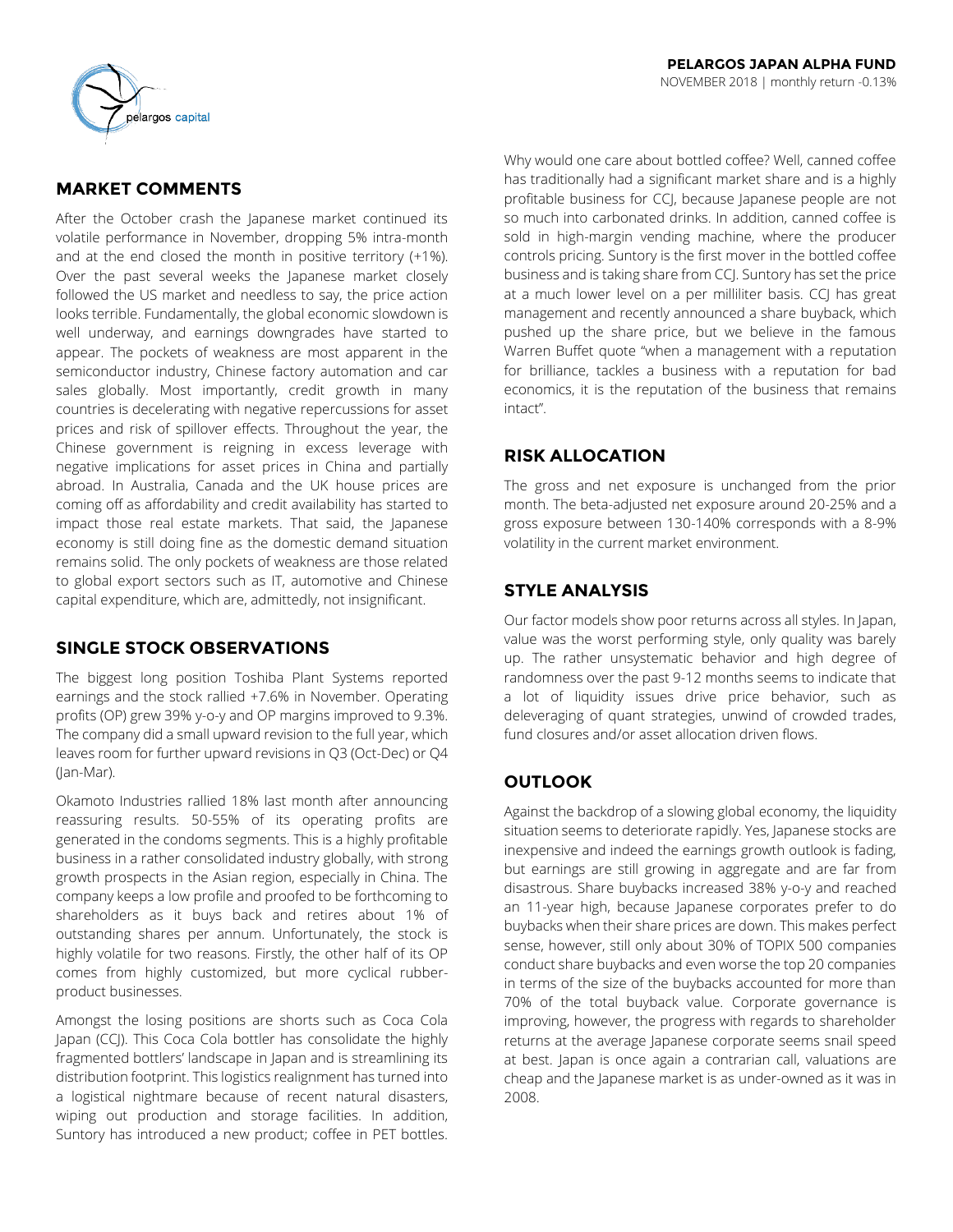

#### PELARGOS JAPAN ALPHA FUND NOVEMBER 2018 | monthly return -0.13%

# **FUND CHARTS AND FACTS**



### TOP 5 CROSS POSITIONS

| <b>Toshiba Plant Sy</b>       |
|-------------------------------|
| ichigo Hotel RBT investment C |
| Alpha Eko                     |
| Talhel Dengyo                 |
| Maeda Road Const              |

# TOP 5 MOVERS<br>Toshiba Plant Sy

| Ckamoto Inds     | 0.49% |
|------------------|-------|
| Cress            | 0.40% |
| Tokyo Chka Kogyo | 0.33% |
| Maeda Road Const | 0.31% |
|                  |       |
| TOP 5 SHAKERS    |       |

0.59%

| <b>Pepper Food Serv</b> | -0.36% |
|-------------------------|--------|
| Nippon Building Fund    | -0.34% |
| Still Holdings          | -0.30% |
| Coca Cola West C        | -0.30% |
| Toshiba Tec Corp.       | -0.26% |

#### **FUND FACTOR**

|                       | Long   | Short |
|-----------------------|--------|-------|
| Priceto Barnings (PE) | 16.0   | 19.B  |
| EWEBTDA               | 10.6   | 13.8  |
| Priceto Book (PB)     | 1.5    | 33.   |
| Dividend Yield        | 24     | 1.9   |
| <b>EVAC</b>           | 1.2    | 2.B   |
| 1 month momentum      | 5.3    | 60    |
| 12-1 month momentum   | $-1.3$ | -13.7 |

#### FUND PERFORMANCE\*

| Vionth to date performance    | -0.13% |
|-------------------------------|--------|
| fear to date performance      | -9.71% |
| nception to date performance. | 44.99% |
| abose d'on shore closs B BUR  |        |
|                               |        |

| <b>FUND FACTS*</b>    |         |
|-----------------------|---------|
| fund size in min EUR  | 94.87   |
| Fund size in min USD. | 107.47  |
| irm size in min BUR   | 222.961 |
| Firm size in min USD. | 252.45  |

#### **RISK STATISTICS**

Consumer Discretionary

Information Technology

Telecommunication Services

Consumer Staples

Energy<br>Financials

Health Care

ndustrials

Materials

Real Estate

| Vet Exposure                              | 41%     |
|-------------------------------------------|---------|
| Snoss Buposuna                            | 138%    |
| /olatility (ex-ante; 3 months daily data) | 5.5%    |
| Beta (lex-ante)                           | 0.79    |
| <b>JapeRatio</b>                          | 0.53    |
| Sortin o Ratio                            | 0.98    |
| sterling Ratio                            | 0.43    |
| Max Drawdown (monthly)                    | $-8.4%$ |
| Ann uailzed Return                        | 3.6%    |

g

s.

4

7 ٠g  $\cdot$ 16

z ÷g.  $\mathcal{L}$ 13

19 - 7

眞

 $\overline{2}$  $\overline{z}$ 

훛

 $\rightarrow$  $\mathbf{-2}$ 

> $13<sub>1</sub>$  $\bf 26$

 $\begin{array}{ccccccccc} 0 & 0 & 0 & 0 & 0 \\ 1 & 0 & 1 & 1 \end{array}$ 

 $\mathsf{B} = \{4, \ldots, \mathsf{S} \} \subset \mathsf{12}$ 

36 - 11 - 25 - 46

 $\circ$ 

ÿ

 $\frac{7}{6}$ 

SECTOR EXPOSURES (IN PERCENT)

#### **CENERAL STATISTICS** 2.57% % Return long book<br>% Return short book 4.22%  $-48$  $\#$  Long stocks # Short stocks 20 65% % Long stocks f % Short stocks | 30% e shunskoods<br># Up days / Down days<br>Turnover as % NAV 17.11 62%



Long Exposure IIII Short Exposure -Cross Expenuncesse Net Exposure



|                 | Year | lan       | Feb      | Mar      | Apr      | May      | lun      | Jul      | Aug      | Sep      | Oct      | Nov      | <b>Dec</b> | <b>YTD</b>    | <b>ITD</b>    |
|-----------------|------|-----------|----------|----------|----------|----------|----------|----------|----------|----------|----------|----------|------------|---------------|---------------|
| EUR<br>LASS B   | 2018 | $-0.26%$  | $-1.77%$ | $-1.03%$ | $-0.63%$ | $-0.06%$ | $-0.36%$ | $-0.87%$ | $-1.66%$ | 0.36%    | $-3.69%$ | $-0.13%$ |            |               | -9.71% 44.99% |
|                 | 2017 | 0.56%     | $-0.92%$ | $-1.63%$ | $-0.57%$ | 0.23%    | 1.32%    | 1.18%    | 0.46%    | 0.99%    | 1.25%    | 0.20%    | 0.14%      | 3.22%         | 60.59%        |
|                 | 2016 | 1.27%     | 0.92%    | 1.18%    | $-0.16%$ | $-1.08%$ | $-4.33%$ | 2.12%    | $-1.05%$ | $-0.29%$ | 2.38%    | 0.88%    | 0.39%      | 2.07%         | 55.58%        |
| ပ<br>           | 2015 | $-1, 24%$ | 4.89%    | $-0.27%$ | 3 2 5 %  | 2.57%    | $-1.67%$ | $-2.94%$ | $-3.01%$ | 2.46%    | .88%     | 2.06%    | $-1.42\%$  | 6.36%         | 52.42%        |
| <b>UCE</b>      | 2014 | $-3.16%$  | $-0.60%$ | $-0.56%$ | $-0.99%$ | $-2.24%$ | 1.44%    | 0.23%    | $-0.60%$ | 2.06%    | $-1.89%$ | $-1.24%$ | 0.96%      | $-6.52%$      | 43.31%        |
|                 | 2013 | 5.35%     | $-0.58%$ | 6.98%    | 648%     | $-1.07%$ | $-0.78%$ | 0.31%    | $-0.92%$ | 1.18%    | $-0.80%$ | 1.46%    | 1.73%      | 20.57% 53.31% |               |
| <b>PERFORMA</b> | 2012 | $-1.38%$  | 3.81%    | 1.35%    | $-1.21%$ | $-3.83%$ | 1.76%    | 0.84%    | 0.93%    | 1.32%    | 0.58%    | 2.50%    | 4.06%      |               | 10.95% 27.15% |
|                 | 2011 | 0.93%     | $-0.03%$ | $-1.55%$ | 0.14%    | $-0.14%$ | 0.42%    | 0.03%    | $-3.63%$ | 0.69%    | $-0.38%$ | $-2.60%$ | 1.68%      | $-4.48%$      | 14.60%        |
|                 | 2010 | 0.73%     | $-0.23%$ | 3.52%    | 3.39%    | $-2.83%$ | $-1.31%$ | 1.23%    | $-0.37%$ | 0.91%    | 1.13%    | 1.40%    | 1.89%      |               | 9.67% 19.97%  |
| FUND            | 2009 | 2.07%     | 1.67%    | $-0.73%$ | $-0.67%$ | 1.34%    | 1.13%    | $-1.93%$ | 2.24%    | $-1.68%$ | $-0.39%$ | $-2.99%$ | 2.84%      | 2.75%         | 9.39%         |
|                 | 2008 |           |          |          |          |          |          | 0.96%    | $-1.35%$ | 1.40%    | 3.44%    | 0.52%    | 1.39%      | 6.46%         | 6.46%         |
|                 |      |           |          |          |          |          |          |          |          |          |          |          |            |               |               |